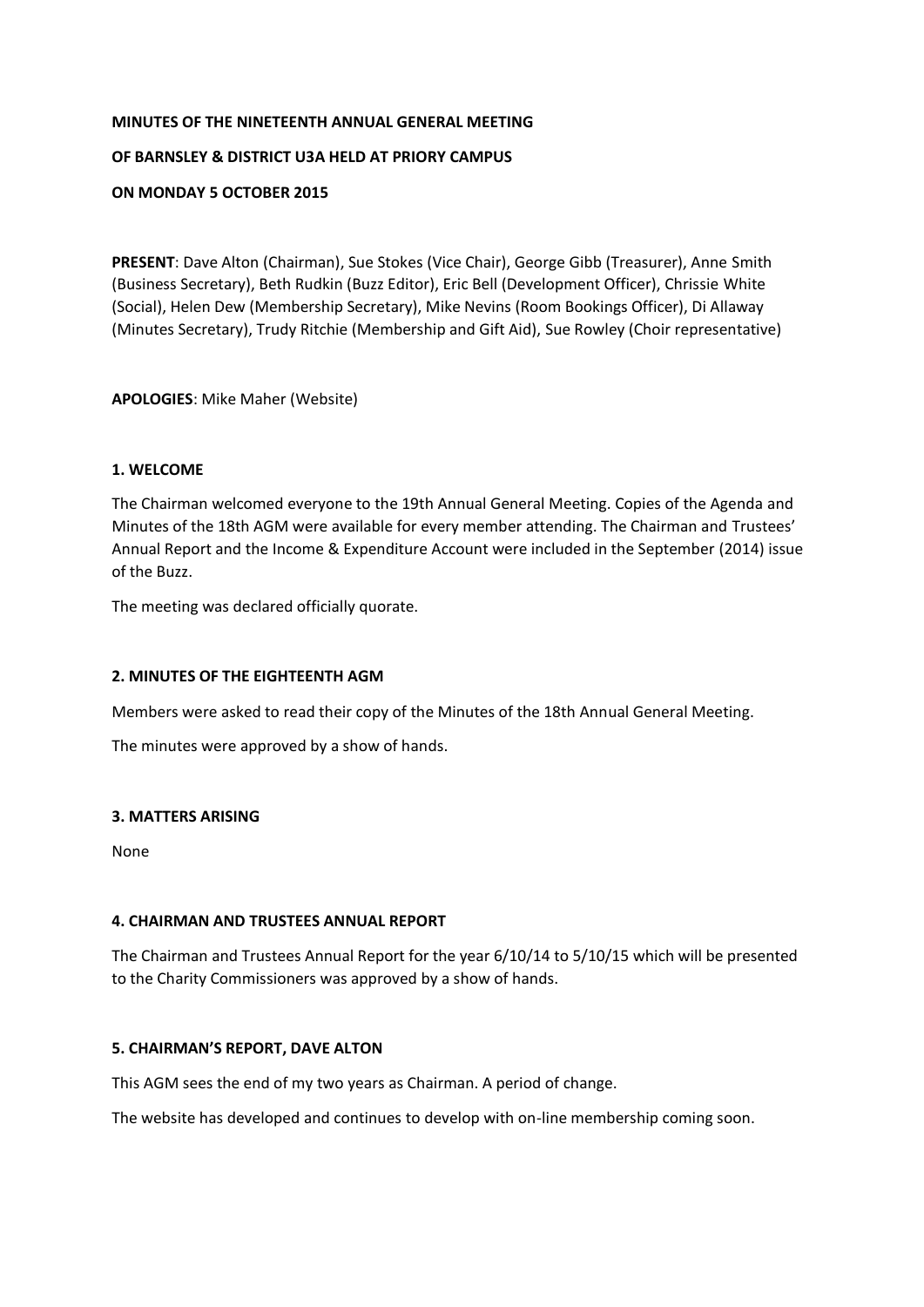Finances have proved an on-going issue as room rental rose, as did the Blue Box contributions before going down when subscriptions went up. Financial security is vital for our U3A to continue to exist. Charity Commission demand a reserve and no deficit.

Continued growth in membership even with occasional dips.

Continued growth in the number and variety of groups. Some have gone, which is natural, but more have emerged. The role of coordinators is central to the U3A, which could not function without them.

There have been frictions and differences of opinions, but that's inevitable in any organisation. That they can be resolved is the important factor, even if that requires compromise at times.

Then there are the changes to come. As well as those members of the Executive Committee who are standing down, it was my intention to do likewise. However, with new members coming on to the committee and changes to our constitution in the offing, and in the absence of another candidate emerging, I have offered to put myself forward again. If agreed by this AGM, I will remain Chairman, but only to our next AGM which could be next June – more of that in a moment.

I have become increasing concerned, and have mentioned it at a number of monthly meetings and in The Buzz, about the difficulty in finding people to fill vital roles in our U3A. The U3A is not a provider of courses and activities. We are a mutual organisation, which means every member has a responsibility to contribute to, as well as enjoy the benefits of, the U3A. If people do not serve on the Executive Committee, acting as trustees, Barnsley and District U3A ceases to exist however large its membership.

Our present Development Officer is having to step down for personal reasons, but no one has come forward to fill that role. This means we will have to carry on without someone actively encouraging and developing new groups until someone does. As I have already indicated, I must stand down at the next AGM due to personal commitments. I am quite sure the U3A can continue perfectly well without me, but not without a Chairman. The chairman is one of the 4 standing roles that constitutionally must be filled or the Executive Committee cannot function.

If you value the U3A, then everyone has the responsibility of either putting themselves forward or encouraging those they know could do these vital jobs to come forward. Next year is the 20th anniversary of the founding of Barnsley U3A: it shouldn't be marked by being, potentially, its last year. So, my plea is, when you see requests for people to sit on the committee or act in certain roles please don't think, 'This is nothing to do with me, someone else will do it'.

Change has been the theme of this report. One I didn't mention earlier was our moving of our financial year in line with the tax year. Because this requires a change in our financial reporting, the timing of our AGM is now out of synch. Therefore, the Executive Committee proposes changing the date of the AGM from October to June. Please don't think I regret becoming Chairman, it has been an absolute pleasure and an honour to represent this U3A in a variety of circumstances. I have said what I've said today because I care about the long-term health and continuing development and vitality of our U3A, and I know you wouldn't be sitting here today without a similar commitment.

Let's work together to ensure that in its 20th year Barnsley and District U3A continues to go from strength to strength.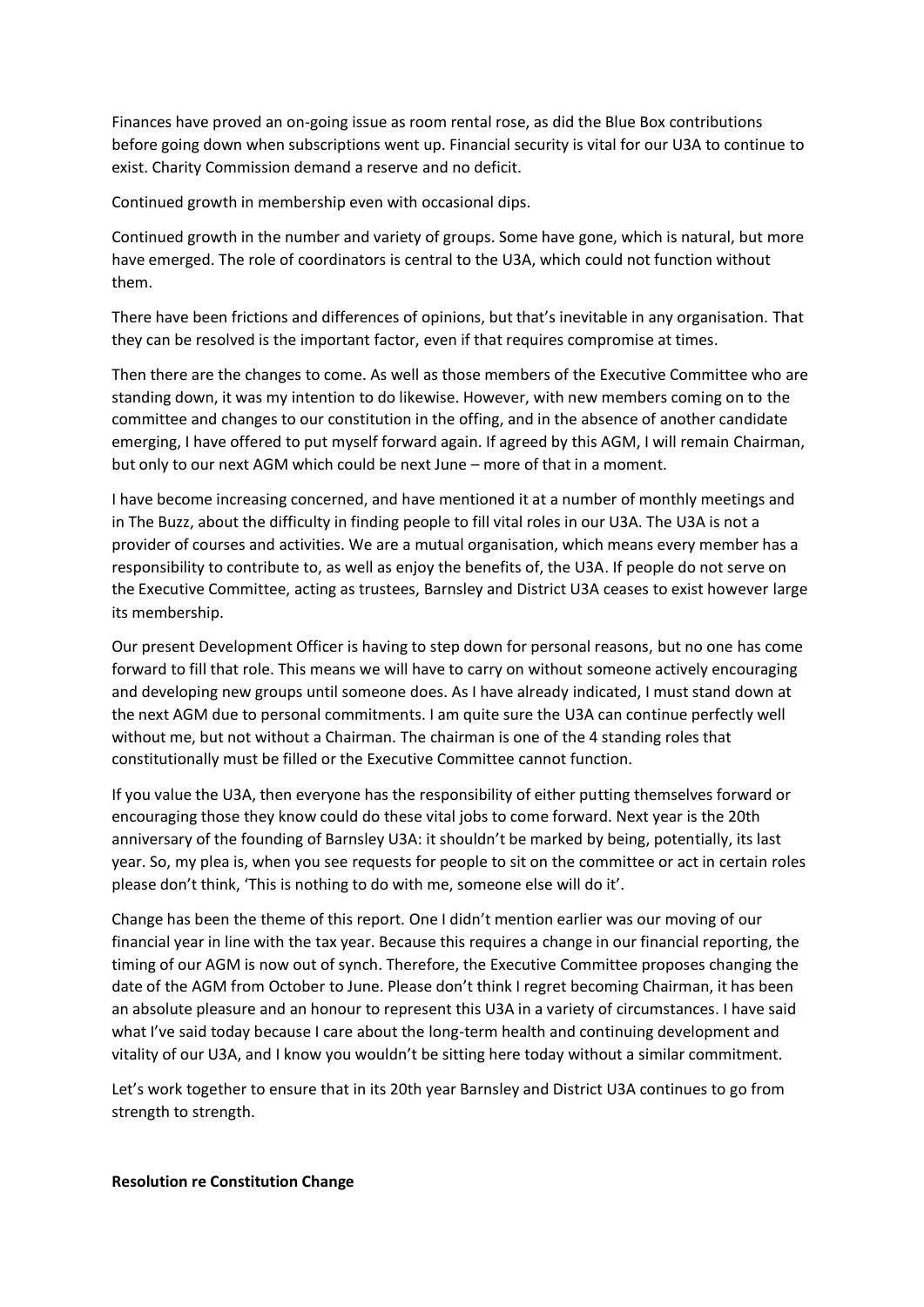The proposal to change the date of the AGM from October to June was approved by a show of hands.

## **6. TREASURER'S REPORT, ERNEST BRADLEY**

The accounts were approved by a show of hands.

## **7. DEVELOPMENT OFFICER'S REPORT, ERIC BELL**

Eric is standing down from his role as Development Officer.

The current membership of Barnsley and District U3A is 759 (513 female/246 male). There was a significant drop in membership in April of this year but numbers are gradually increasing. Despite this, we have increased the number of groups from 85 to 87. Four groups have ceased during the year but several new ones have started. The main problem when trying to introduce new groups is finding coordinators.

100 of our present membership are either coordinators or deputy coordinators. The Development Officer's role is to facilitate finding coordinators and the lack of volunteers can be a problem.

At Committee it was agreed that there were advantages to having 3 people covering the role of Development Officer. One person would be the nominal head who would attend Committee meetings, the deputy concerned with the setting up of new groups and a third member of the team who would assist both but with particular responsibility for liaising with Mike Nevins (room hire) and the Treasurer. Anne Smith has volunteered to act as deputy.

The Development Officer needs to have enthusiasm for the U3A, computer/IT skills and good communication skills, both verbal and written. Eric appealed for members to come forward to take on the roles.

There is an interest list for the revised Local History group which will meet monthly, initially at Priory but maybe at Monk Bretton Methodist Church in the New Year.

The new Tudors group is proving very popular.

The Bread making course is starting in the near future.

There are 5 names on the interest list for Darts.

# **8. NOMINATIONS & ELECTION TO EXECUTIVE COMMITTEE**

**Chair**: Dave Alton

**Vice Chair**: Ernest Bradley

**Business Secretary**: Pam Clayton

**Treasurer**: George Gibbs

The nominees elected to the Executive Committee: Helen Dew, Michael Maher, Sue Rowley, Trudy Ritchie, Chrissie White, Mike Nevins, Max Senior, Margaret Maher (Minutes Secretary).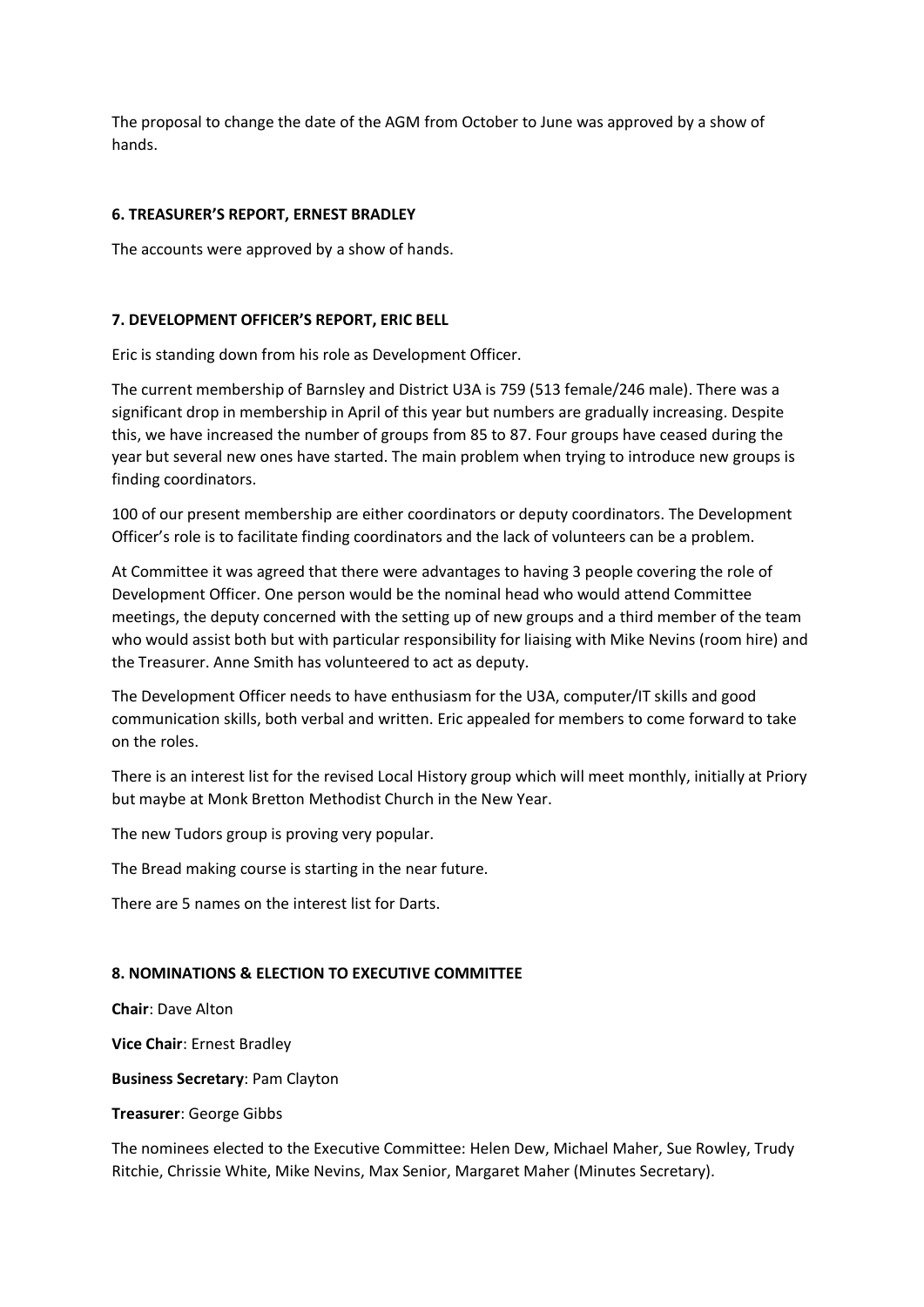#### **9. APPOINTMENT OF INDEPENDENT EXAMINERS OF ACCOUNTS**

Barry Coburn and Lynn Maloney have agreed to scrutinise the accounts.

### **10. CO-ORDINATORS' UPDATES**

**Social, Chrissie White**: there are a few tickets left for the Annual Lunch at Burntwood Court.

## **Travel Group, Sue Stokes**:

The bus for the National Arboretum leaves the bus station at 9.30.

The balance for the Thursford trip should be paid direct to Welsh's by October 8th.

Royal Albert Hall Spectacular proposed dates March 16th-18th 2016. Interest list on board.

**Italian Night, Alan Swann**: 26th November at Mezzaluna, Mapplewell.

**Stitches, Suzanne Dinsdale**: there will be a Christmas Sale and Coffee Morning at Emmanuel

Church on 20th November, 10-12. £2 entrance to include refreshments. In aid of Barnsley Hospice.

#### **DATES FOR YOUR DIARY**

#### JUNE 2016

Thurs 9th 6.30pm New Members' Meeting Priory Campus Mon 13th 1.30pm AGM and BUZZ Priory Campus Fri 17th 9.30am Executive Committee Emmanuel Church

JULY 2016

TUES 5TH 11-4 20TH ANNIVERSARY SHOWCASE METRODOME 7pm ANNIVERSARY CONCERT METRODOME Fri 15th 9.30am Executive Committee Emmanuel Church

## AUGUST 2016

Mon 1st 1.30pm Monthly Meeting Priory Campus Tues 2nd 2pm Choir Summer Concert Emmanuel Church Thurs 11th 10am Coordinators' Meeting Priory Campus 6.30pm New Members' Meeting Priory Campus Fri 19th 9.30am Executive Committee Emmanuel Church

#### SEPTEMBER 2016

Mon 5th 1.30pm Monthly Meeting and BUZZ Priory Campus Fri 16th 9.30am Executive Committee Emmanuel Church

**Classics, Beth Rudkin on behalf of Jeremy Dinsdale**: new group starting tomorrow (Tuesday) at Emmanuel, 2-4pm. Weekly.

**Cardmaking, Betty Higginbottom**: every Monday afternoon, 2-4, at Alder Close Community Centre.

**Wine tasting, Hugh Kennon**: a new coordinator is needed for this group.